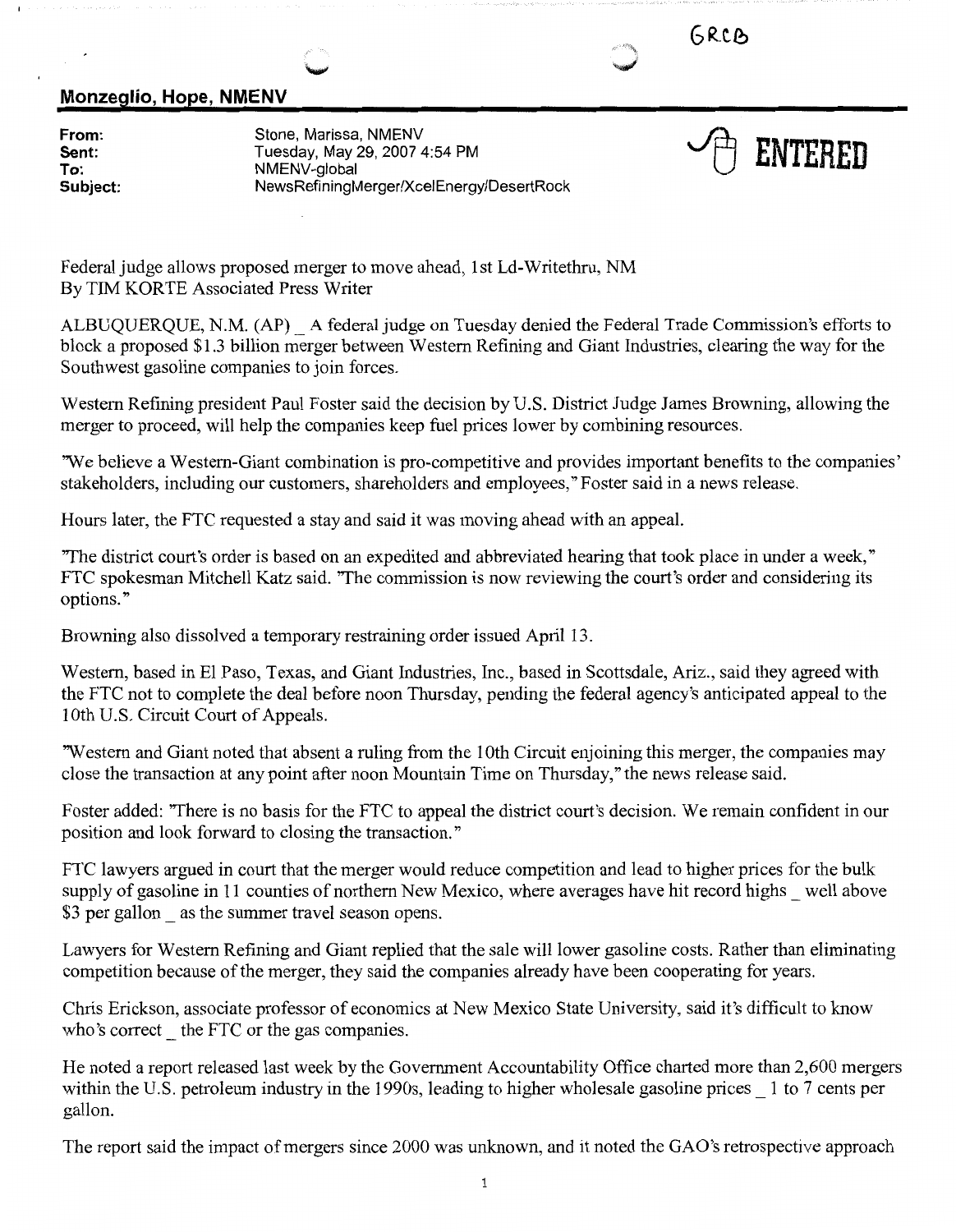differed from the prospective analysis used by the FTC when studying any po'fential merger.

''It's guesswork," Erickson said. "But the fact is that in the refinery industry overall, a merger mania during the last decade increased the price of gasoline. Whether it applies directly to this merger is more difficult to say."

In November, Western and Giant announced an agreement where Western planned to acquire outstanding Giant stock shares at \$77 per share. Giant Industries shareholders voted to approve the transaction on Feb. 22.

Western Refining is an independent crude oil refiner and marketer of refined products. It operates primarily in the Southwest.

Giant owns two New Mexico crude oil refineries, a crude oil pipeline system, finished products distribution terminals in Albuquerque and Flagstaff, Ariz., a trucking fleet and retail service station and convenience stores in New Mexico, Colorado and Arizona.

Power plant construction under way near Hobbs, NM

HOBBS, N.M. (AP)\_ A new natural gas-fired, 550-megawatt electrical generating station west of Hobbs is expected to be in operation by the middle of next year.

Colorado Energy Management of Lafayette, Colo., is building and will operate the \$300 million Maddox power plant.

Construction kicked off last week with a celebration on the 70-acre work site.

"It's exciting to us," said Colorado Energy president James Nolan. 'This is our passion, to build a project, to bring people together, to be successful."

Xcel Energy, which is to begin buying electricity from the plant by June 2008, has agreed to buy electricity from the plant for the next 25 years to supply the growing demand in Texas and New Mexico.

Some 500 workers will be on site by September or October for the construction phase. There will be 20 permanent jobs.

BIA clears up confusion over Desert Rock comment site, 1st Ld-Writethru, NM

FARMINGTON, N.M. (AP) The U.S. Bureau of Indian Affairs wants the public to know its comments on an environmental impact statement for a controversial power plant are not being screened.

Although the Web site to post comment looks similar to one run by the developers, the BIA said its site is run by a third party under contract with the BIA.

The confusion could stem from a similar address the BIA's www.desertrockenergy.com, hosted by URS Corp., a contractor working on the impact statement, versus Sithe Global Power's www.desertrockenergyproject.com.

The Navajo Nation's Dine Power Authority and Houston-based Sithe Global Power have partnered to build the \$3 billion Desert Rock Power Plant 25 miles southwest of Farmington.

The BIA released a draft environmental impact statement this month in support of the project, and opened it up to a 60-day comment period. Public hearings also are planned.

Harilene Yazzie, the Navajo Environmental Protection Agency coordinator for the BIA's Navajo regional office, said the comments won't be reviewed or screened by Sithe Global, DPA or the Navajo Nation.